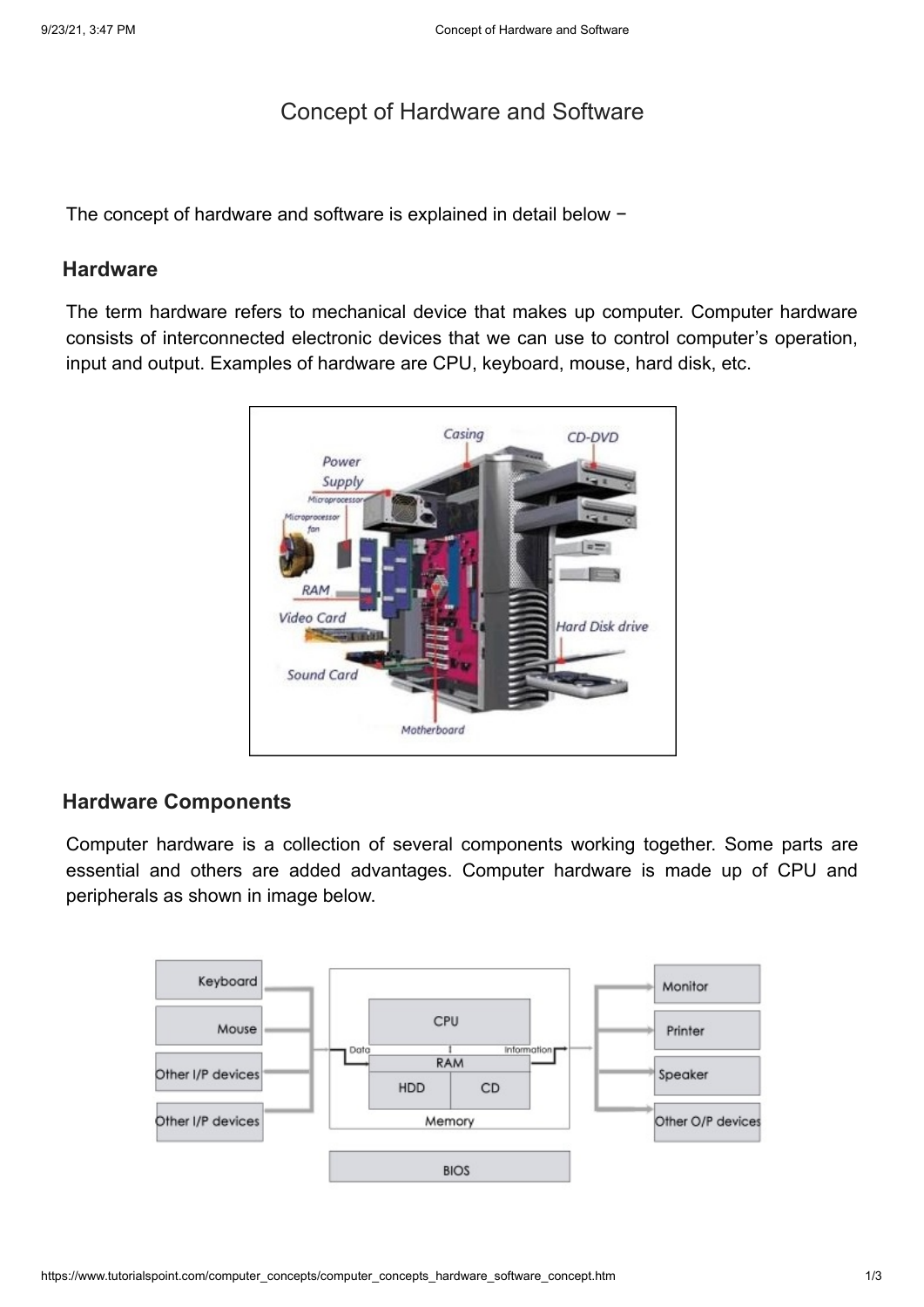#### **Software**

A set of instructions that drives computer to do stipulated tasks is called a program. Software instructions are programmed in a computer language, translated into machine language, and executed by computer. Software can be categorized into two types −

- System software
- Application software

#### **System Software**

System software operates directly on hardware devices of computer. It provides a platform to run an application. It provides and supports user functionality. Examples of system software include operating systems such as Windows, Linux, Unix, etc.



#### **Application Software**

An application software is designed for benefit of users to perform one or more tasks. Examples of application software include Microsoft Word, Excel, PowerPoint, Oracle, etc.



Differences between Software and Hardware are sorted out below −